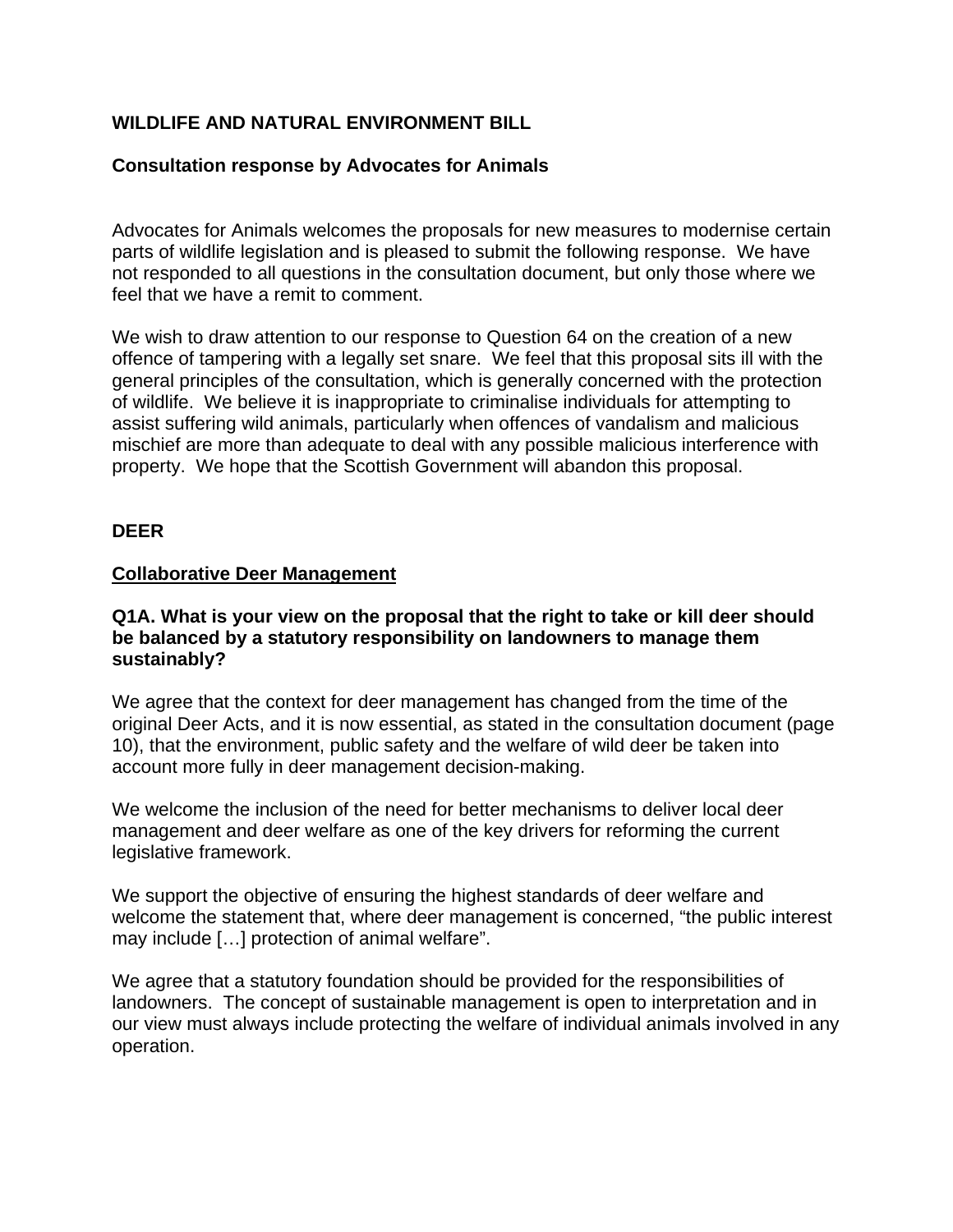**Q1B. Is there a better way in which landowners' responsibility to manage deer might be framed?**

#### **Q2. What is your view on whether collaborative deer management structures should continue to be voluntary in the first instance?**

It appears reasonable to us that deer management should continue to be based in the first instance on voluntary mechanisms, given that – as far as we are aware – operational difficulties are the exception rather than the rule. However when conflicts arise and emergency measures are imposed as a consequence, animal welfare can suffer. It is therefore sensible to anticipate this and ensure that management plans take a strategic approach to addressing deer welfare.

# **Q3. Do you consider that there is a need to ensure there is wider (e.g. community) engagement in deer management? If so, how?**

-

-

# **Q4. What is your view on the proposal that land managers should be required to prepare and implement a statutory Deer Management Plan where voluntary deer management structures are failing to deliver in the public interest?**

The consultation proposes that, where the voluntary approach to DMGs fails, DCS could compel a group of landowners to develop and implement a deer management plan to protect the public interest. On the basis that the public interest includes the protection of animal welfare, we support this. However, we think it might be difficult for a group of landowners who have not hitherto been able or willing to collaborate on deer management to focus appropriately on all of the issues in hand, and we would like measures to be available to ensure that animal welfare is given the priority that it deserves. We suggest therefore that whenever the DCS intervenes using the proposed statutory powers, its list of priorities should offer clear guidance on animal welfare issues to be addressed, such as restrictions on supplementary feeding and examination of immunocontraception as alternatives to lethal control.

A plan should be formulated in such a way as to avoid any deer issues requiring to be addressed on an emergency basis, which might have an adverse effect on deer welfare.

**Q5. What is your view on the proposal that failure to comply with a statutory Deer Management Plan should be an offence, and that DCS should be able to recover costs from landowners or occupiers where it has to take action to enforce the plan?**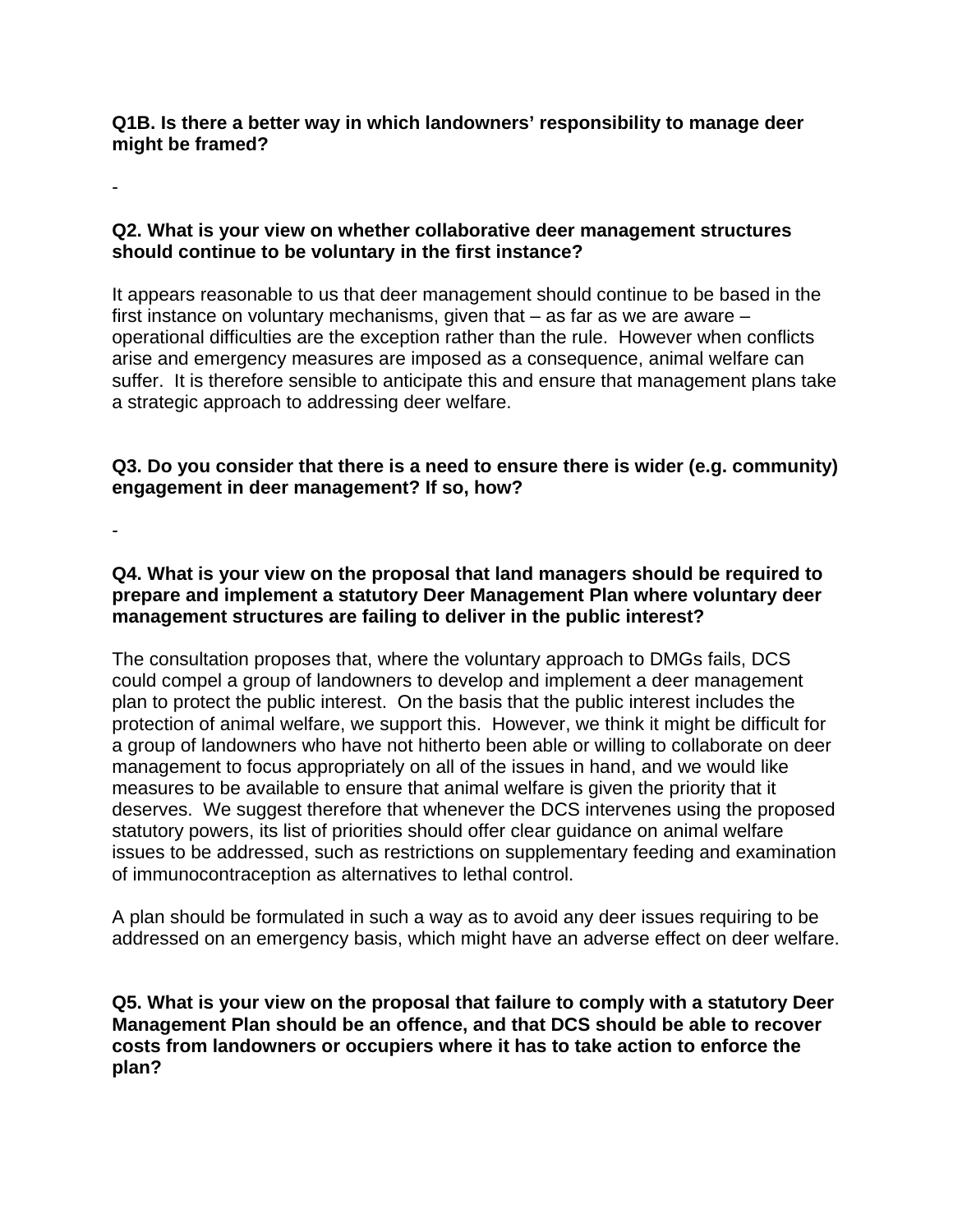Failure to comply with a statutory plan should be an offence and it would be normal for the authority to be able to recover costs involved in ensuring compliance.

# **Q6. What is your view on the proposal that DCS' existing powers to constitute Deer Panels should be extended to enable DCS to require the Deer Panel to prepare and implement a Deer Management Plan, where a particular local deer management issue arises?**

-

# **Q7. What is your view on the proposal that DCS' current powers to intervene in deer management should be extended to a wider range of circumstances (set out above) than is currently the case?**

There has been concern in the past that emergency measures such as taking immediate action to reduce deer numbers in a specific locality have led to unnecessary suffering of deer. We would however support the extension of these powers for the purposes described provided they were genuinely in the interests of deer welfare.

# **Q8. What is your view on the proposal that further action is required to improve the skills and competence of those involved in taking/killing deer?**

We believe all those who kill deer, both in and out of season, including sporting clients and first time shooters, must be "fit and competent". Existing training courses and certification processes available are currently widely used on a voluntary basis but for the avoidance of animal welfare problems, we believe that qualifications and legislation should be clear, unambiguous, and mandatory.

Fitness and competence should be demonstrated through an independent, formalised assessment process. Shooters should not be able to self-certify their fitness and competence. Such an assessment must ensure that the applicant has the shooting skill and accuracy to deliver a humane shot. The limited assessment of wounding rates caused by existing stalking activities that has been undertaken highlights a high degree of suffering caused to stalked deer.

The animal welfare consequences of poor marksmanship are likely to be severe. Bradshaw & Bateson  $(2000)^1$  $(2000)^1$  considered that wounding was the most important of a number of potentially serious welfare issues surrounding stalking: they found that estimates of wounding rates by stalkers showed that 11% of deer required two or more shots to kill, 7% took 2-15 min to die, and 2% escaped wounded.

<span id="page-2-0"></span> <sup>1</sup> Bradshaw E. & Bateson P. (2000). Welfare implications of culling red deer (*Cervus elaphus*). *Animal Welfare*, 9, 3-24.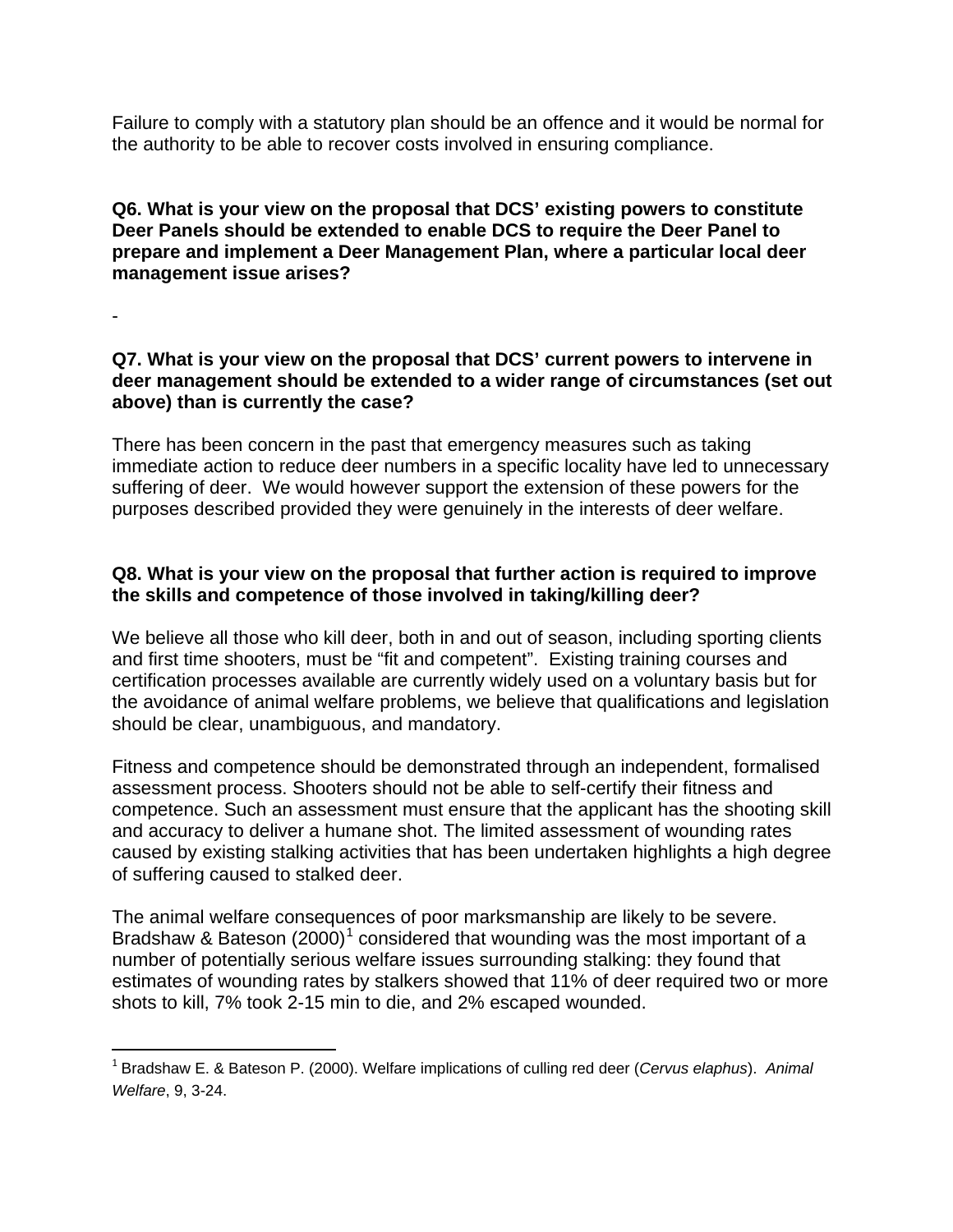Injuries observed during the study might have resulted from a number of causes, including wounding by poorly placed shots. Bradshaw and Bateson said: "Some of these wounds, particularly those from head shots that shattered part of the jaw of a deer, were horrific." Data was voluntarily provided by stalkers, all either experienced marksmen or, in the case of amateurs, accompanied by such. The researchers added that wounding frequency obtained by these methods might well be an underestimate, since memories are imperfect and stalkers may not always be aware of when they have wounded an animal. In their view, stalkers did not like to admit to their mistakes, so that getting reliable estimates of wounding by shooting was not always easy or accurate.

It was noted that higher wounding rates would be expected from poorer marksmen and that if shooting by inexperienced or incompetent stalkers increased, the estimate for numbers of deer that escaped wounded would have to be inflated. Bradshaw and Bateson concluded: "It follows that careful management of stalking is important for animal welfare."

If the findings of this study were representative for all red deer shot in Scotland then of an annual total of 70,000 shot deer, at least 7,700 deer would require two or more shots to kill, over 4,900 would take 2-15 minutes to die and 1,400 would escape injured. This level of suffering is totally unacceptable. Thousands more deer of other species are also shot every year.

According to Urquhart & McKendrick ([2](#page-3-0)003)<sup>2</sup>: 'In recent years more than 75,000 wild red deer have been culled annually in Scotland. Despite the large numbers being culled there is little evidence about the number or location of the wounds created in these deer as a result of culling operations, and the need for research into shooting standards and skills has been identified by the Deer Commission for Scotland.'

This study analysed a sample of deer carcases considered to be a representative cross section of the red deer culled in Scotland at that time. Analysis of the wound tracts in 943 carcases of culled wild red deer (from licensed venison dealer premises) found that up to 27% of the carcasses had more than one wound tract, averaging 14% across sampling days. This was considered likely to be an underestimate as it did not allow for tracts in the head or legs or trachea.

It is generally recommended that, wherever possible, shots should be taken at deer standing broadside and the bullet should pass through the heart and/or lungs. It is considered that deer can also be culled humanely with shots to the neck, although these are discouraged because of the risk that the deer may be paralysed while remaining conscious until it dies. However, this study found that 15.3 per cent of culled deer carcases with a single permanent wound tract had damage limited to cervical structures, indicating that 'neck shots' were commonly used.

 $\overline{\phantom{0}}$ 

<span id="page-3-0"></span> $2$  Urquhart K., McKendrick I. (2003) Survey of permanent wound tracts in the carcases of culled wild red deer in Scotland. *Veterinary Record*, 152, 497-501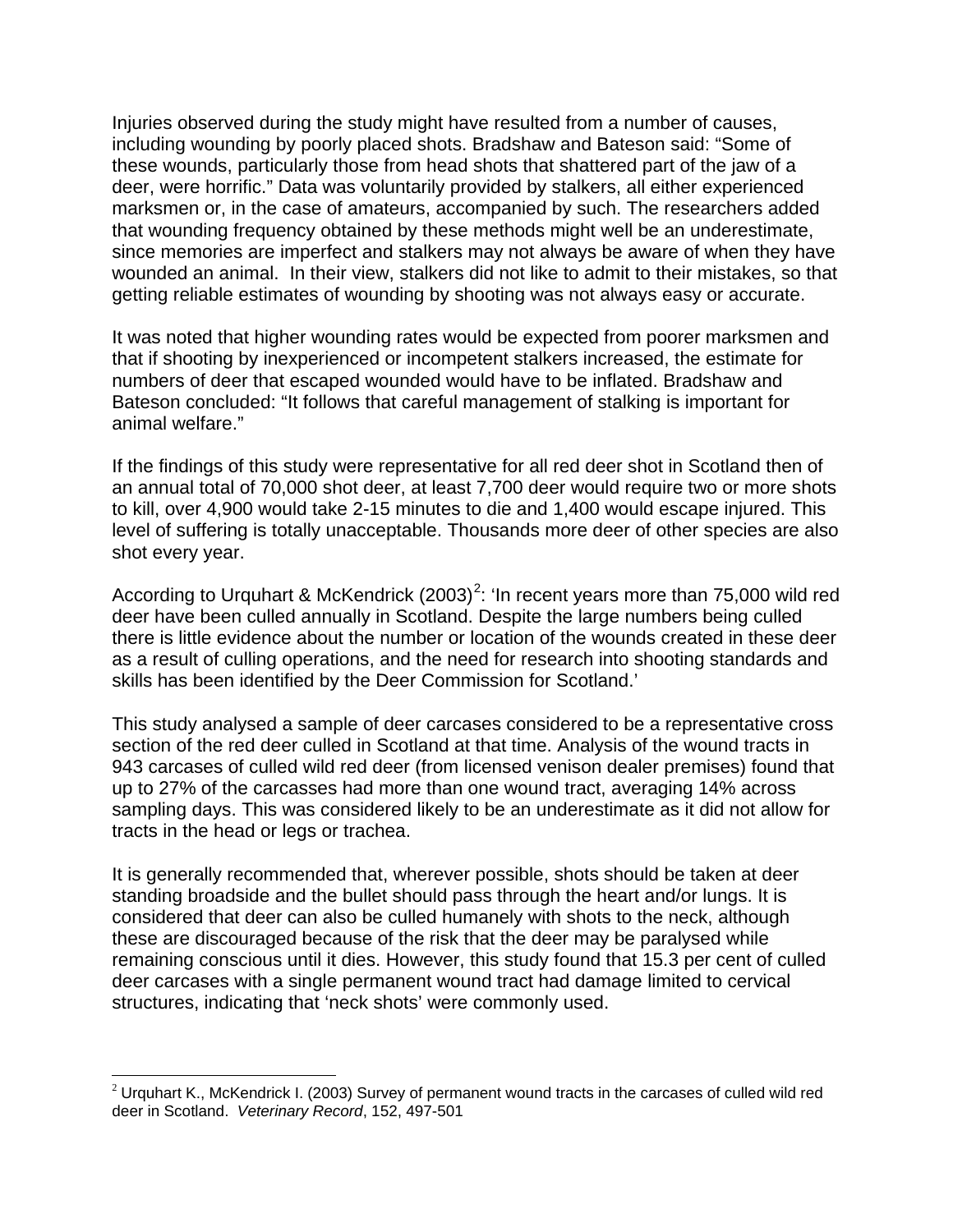The percentage of predominantly adult male carcasses with more than one permanent wound tract, 17.9%, was higher than the percentage of female and juveniles, 10.2%. The difference may be due to a number of factors including bodyweight. However, it was noted that another contributing factor may be that the adult males are predominantly culled by sporting tenants or by the landowners and their guests whereas most of the females and calves are culled by full-time, professional stalkers.

During the peak period of rut, there was a significant increase in the number of carcases with more than one permanent wound tract. This is associated with a decrease from 89% to 71% in the probability of the first permanent wound tract also being the last. This could be due to the fact that increased fitness means it takes longer for serious gunshot wounds to incapacitate physically fit, highly motivated or animals in heightened state of mental arousal. Other possibilities suggested were rifle calibre, bullet specification, marksmanship and the range at which the deer were shot.

In view of these concerns we think it reasonable that all stalkers should be required to show competence through training and certification. Qualifications should also be renewed on a regular basis to ensure that stalkers are educated in the most current methods and techniques.

**Q9A. Do you consider that everyone who shoots deer unsupervised in Scotland should first have to demonstrate that they have skills and knowledge in public safety, deer welfare and food safety? Yes/no/don't know.**

Yes.

**Q9B. If not, do you consider there is a better way to safeguard the welfare of deer than requiring stalkers to demonstrate a minimum level of skills and knowledge?**

-

### **Q10. What is your view on the proposal that it should be an offence to take/kill deer unless you have demonstrated skills and knowledge, or are supervised by someone who is on the register?**

We agree that this should be an offence.

# **Q11. What level of practical and theoretical skills and knowledge do you consider should have to be demonstrated by those who shoot deer unaccompanied?**

A marksman should be able to ensure that shots are taken when the deer is standing broadside, and the bullet should pass through its heart and both lungs, referred to as a 'heart/lung' shot. While deer may also be culled humanely by shots to the neck, these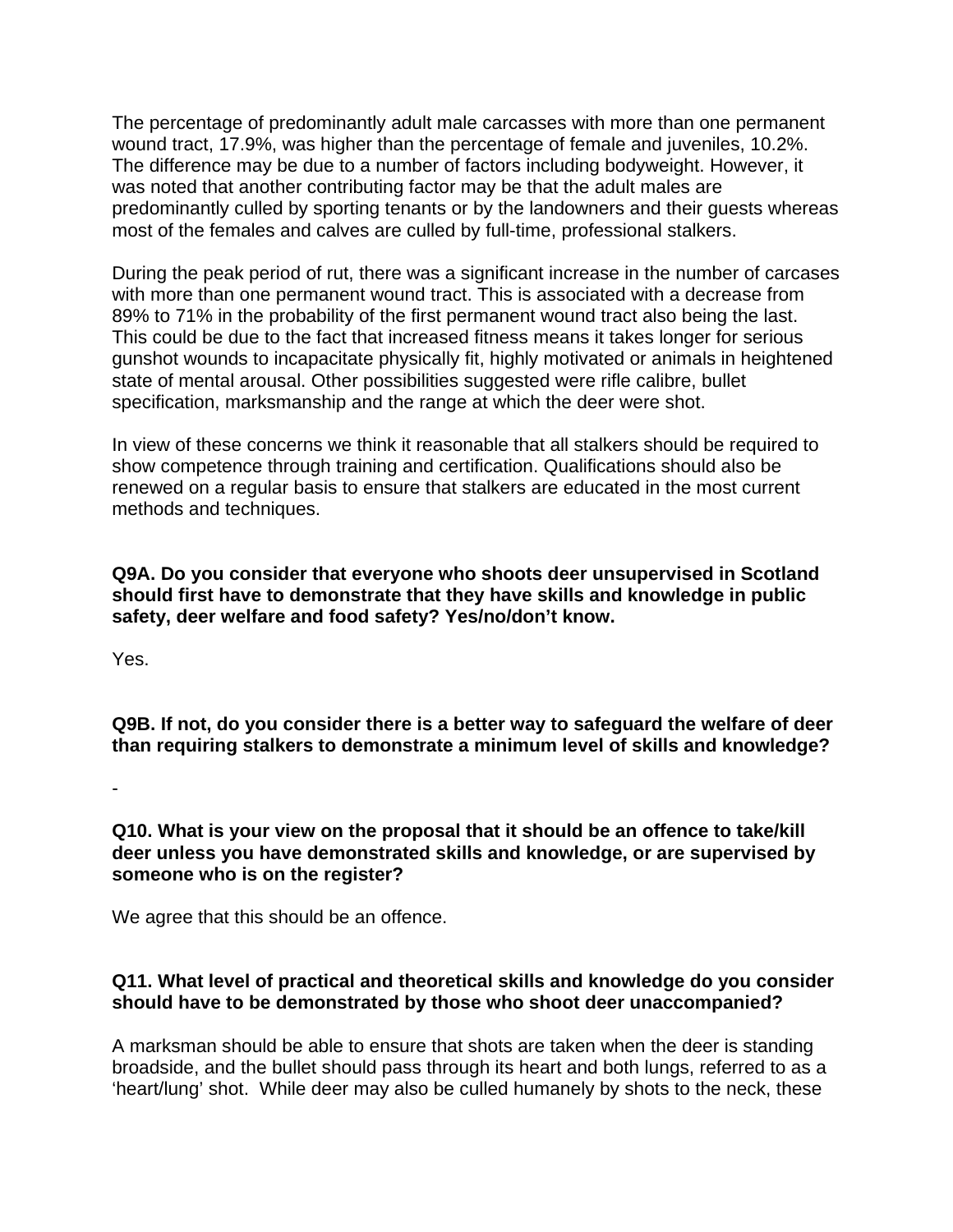require greater skill and are discouraged unless ideal circumstances prevail or a close range 'coup de grace' shot is required. Although shots to the head can be instantly fatal if the brain is penetrated, non-fatal wounds involving the maxilla or mandible are possible, and such shots are actively discouraged.

# **Q12. Should exemptions from demonstrating skills and knowledge ("grandfathers' rights") be available to those who have substantial experience of deer management? How might this be defined?**

Given the rates of wounding that already occur (see the response to Question 8 above), we would not agree that there should be any "grandfather's rights" exemptions.

# **Q13A. Should the names of those who have demonstrated the required level of skills and knowledge be held on a register, administered by DCS?**

Yes.

**Q13B. Do you have other suggestions for how such a register could be administered?**

-

### **Q14. What is your view on whether, consequential to effective local deer management structures being in place and a requirement for those who shoot deer to demonstrate skills and knowledge, the female Close Season could be reduced to cover the period of greatest risk to dependent juveniles?**

We recognise that the operation of the close seasons is problematic, in particular, as long as owner/occupiers are legally entitled to shoot deer in the close seasons without authorisation from the DCS. In principle, all killing of deer in the close season must be subject to prior authorisation from DCS. Should there be a need for owners/occupiers to take action in an emergency, i.e. to prevent unexpected damage that is occurring there and then, a mechanism should be developed for notification to be made to DCS within, say, 48 hours of such emergency killing. DCS would then be able to assess whether the action was reasonable, appropriate and followed Best Practice Guidance.

There are strong moral and animal welfare reasons for deer of all species and both genders to have a close season. Females must have a close season in order to protect heavily pregnant animals and dependent calves. Close seasons should be set so as to prevent the shooting of deer in the latter stages of pregnancy. We believe that a significant proportion of the public would find the shooting of deer in an advanced stage of pregnancy to be ethically unacceptable from the point of view of both the heavily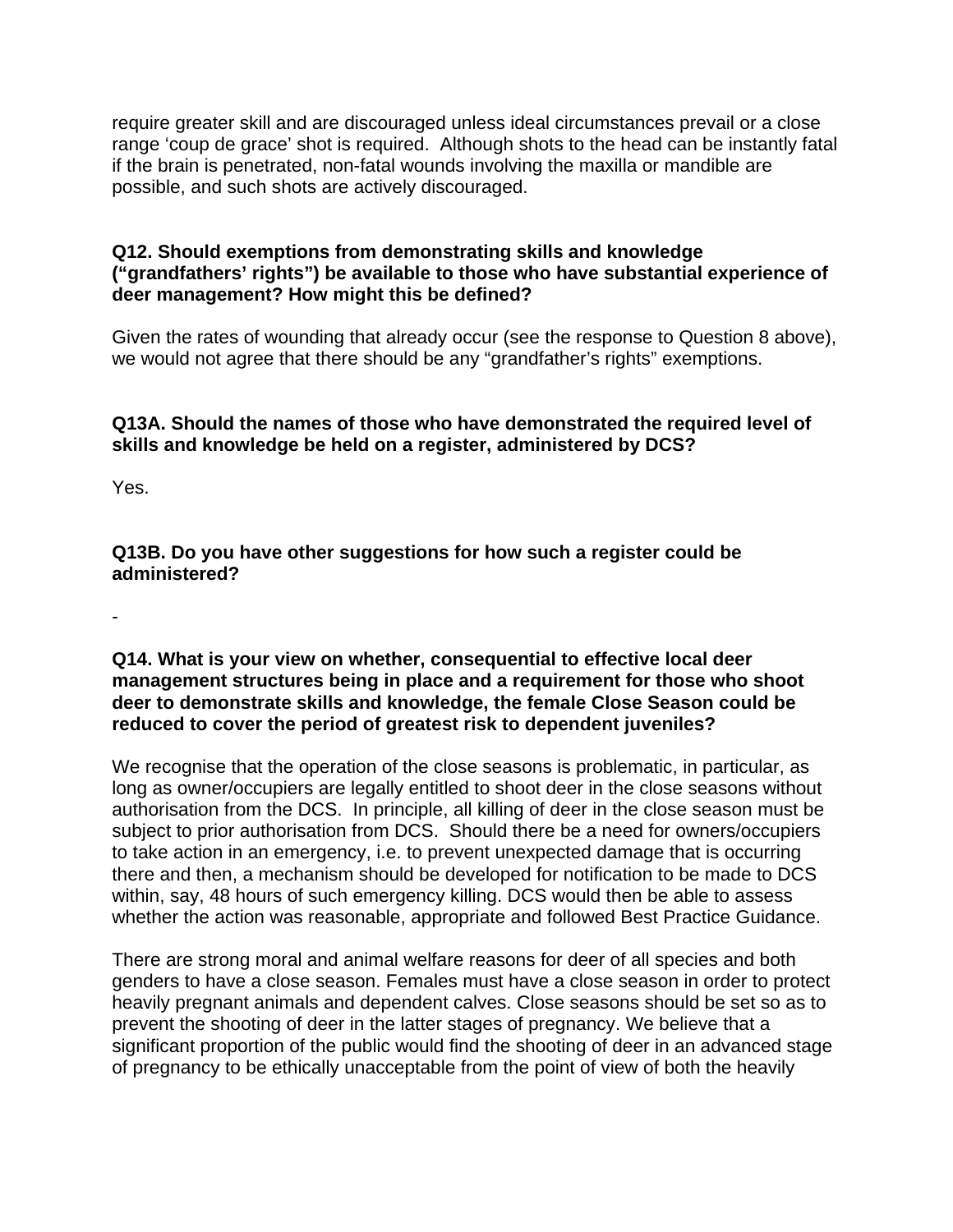pregnant female and the potential suffering of the foetus which, in a heavily pregnant animal, will be well developed.

It is extremely difficult to determine precisely at what point juveniles are no longer dependent on their mothers. In our view the mother provides a sustaining influence over and above the supply of milk. A juvenile born in June whose mother is shot in December may, without its mother, be unable to survive a harsh winter in a mountainous area.

We believe that is essential for there to be a close season to protect juveniles. This is partly to avoid the risk of an adult female with dependent young being shot under the mistaken belief that she is a yearling with no dependent young. However, juveniles also need a close season in order to prevent the culling of very young animals. It is ethically unacceptable to cull young animals when they have known hardly any life at all. We believe that, where culling is necessary, the policy should be to cull sick, infirm, injured and old animals before any others. This has the advantage of following the natural pattern in which the diseased and old in a herd are the animals least likely to survive, rather than targeting healthy young animals.

### **Q15. What is your view on whether, consequential to effective local deer management structures being in place and a requirement for those who shoot deer to demonstrate skills and knowledge, the national male Close Season could, over time, be removed?**

There are strong moral and welfare reasons for deer of all species and both genders to have a close season. Male deer need a close season in order to have an undisturbed feeding period to build up fat and energy reserves post-rut. Any disturbance to that feeding time can be detrimental to this process. The disturbance emanating from culling can be particularly unsettling for non-target males and can significantly reduce the feeding time available to them.

The killing of deer during the close season in order to prevent serious damage to property should in all cases be subject to a statutory test that no other effective nonlethal means of control is available. At present Section 5(6) of the Deer (Scotland) Act 1996 incorporates such a test, whereas the much broader Section 26(1) does not. We believe that Section 26 should be strengthened to include the test that no other nonlethal means of control is available. We believe that the Act should be amended to make it clear that the test must be applied rigorously with the onus being on the person who wishes to kill deer to demonstrate that no effective non-lethal means of control is available.

The term "serious damage" to property should be strengthened to make it clear that it only applies in the case of exceptionally serious damage.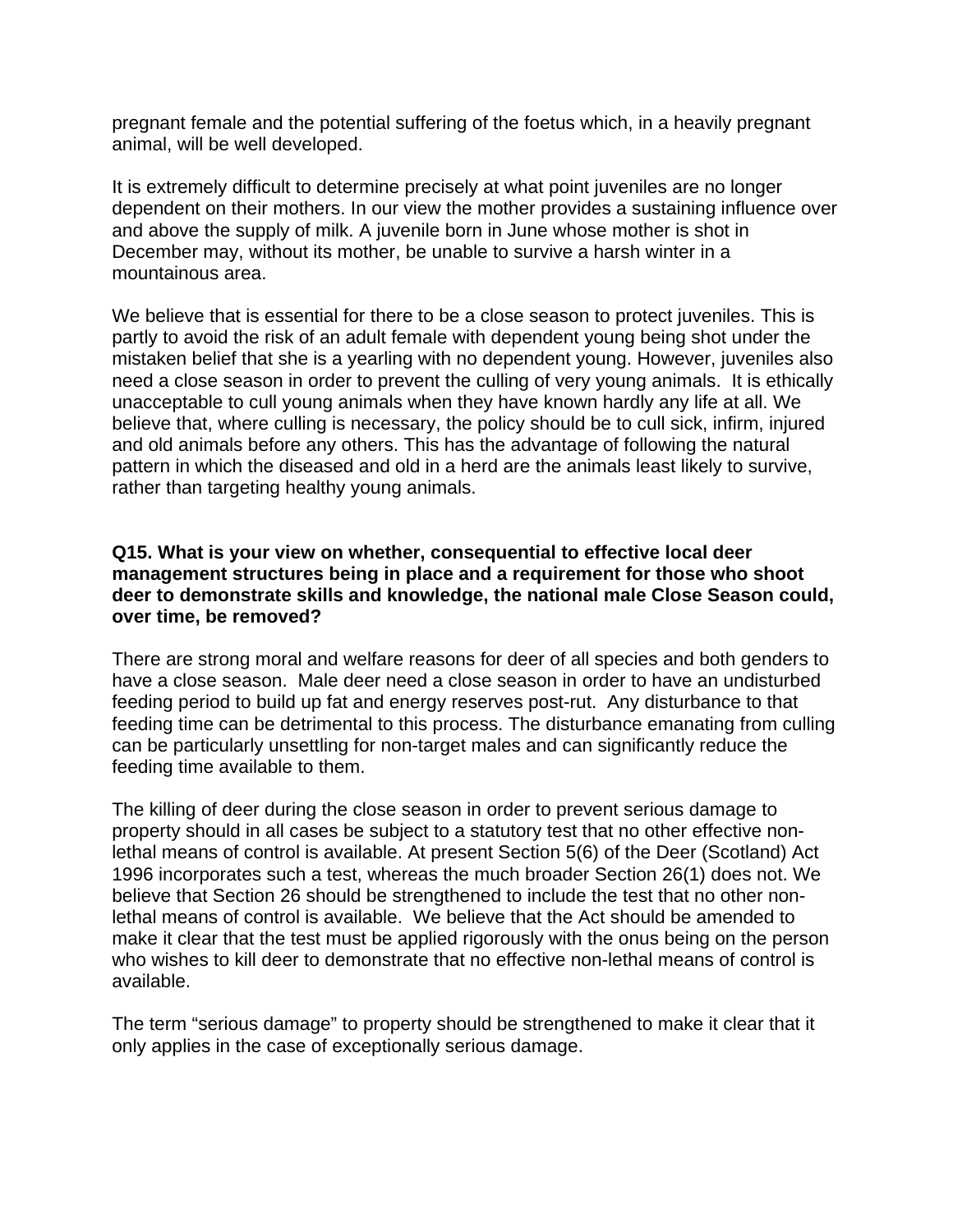#### **Q16. Do you have a view on whether, consequential to effective local deer management structures being in place and a requirement for those who shoot deer to demonstrate skills and knowledge, there could be flexibility to have male Close Seasons set at a local level?**

We firmly believe that close seasons should be based purely on welfare considerations. We recognise the need to take account of damage control and cull effectiveness but whenever there is a conflict between these factors and welfare considerations, priority must be given to the latter.

Where it is practicable to do so in terms of administration and enforcement, seasons should vary to take account of geographical and habitat considerations.

However, we are firmly opposed to close seasons becoming a voluntary matter at the discretion of owners and occupiers. We believe that it is essential that close seasons continue to be laid down in legislation. There has recently been growing concern about the welfare aspects of deer management and it would be a retrograde step for a factor as essential and crucial as the close seasons to be downgraded in importance by being removed from legislation and left to the discretion of owners and occupiers. Such discretion would inevitably be exercised in different ways, leading to inconsistency.

Removing the close seasons from legislation would also lead to a reduction in transparency and accountability.

### **Q17. Do you have a view on whether, if a requirement to demonstrate skills and knowledge was established, owner occupiers should no longer be able to shoot deer in the Close Seasons without authorisation?**

Owner/occupiers should not be permitted to shoot deer in the close season without authorisation.

### **Q18. What is your view on the proposal that the requirement to obtain an authorisation to shoot deer at night on a particular property should be replaced by the requirement on the individual to be recorded on the proposed register of competence as having appropriate skills and knowledge?**

We accept this proposal as long as the required skills and knowledge for this type of shooting are specified and tested.

**Q19. What is your view on the proposal that the requirement to obtain an authorisation to drive deer with vehicles for the purpose of culling should be replaced by a new offence of driving deer, reckless as to the consequences for their welfare?**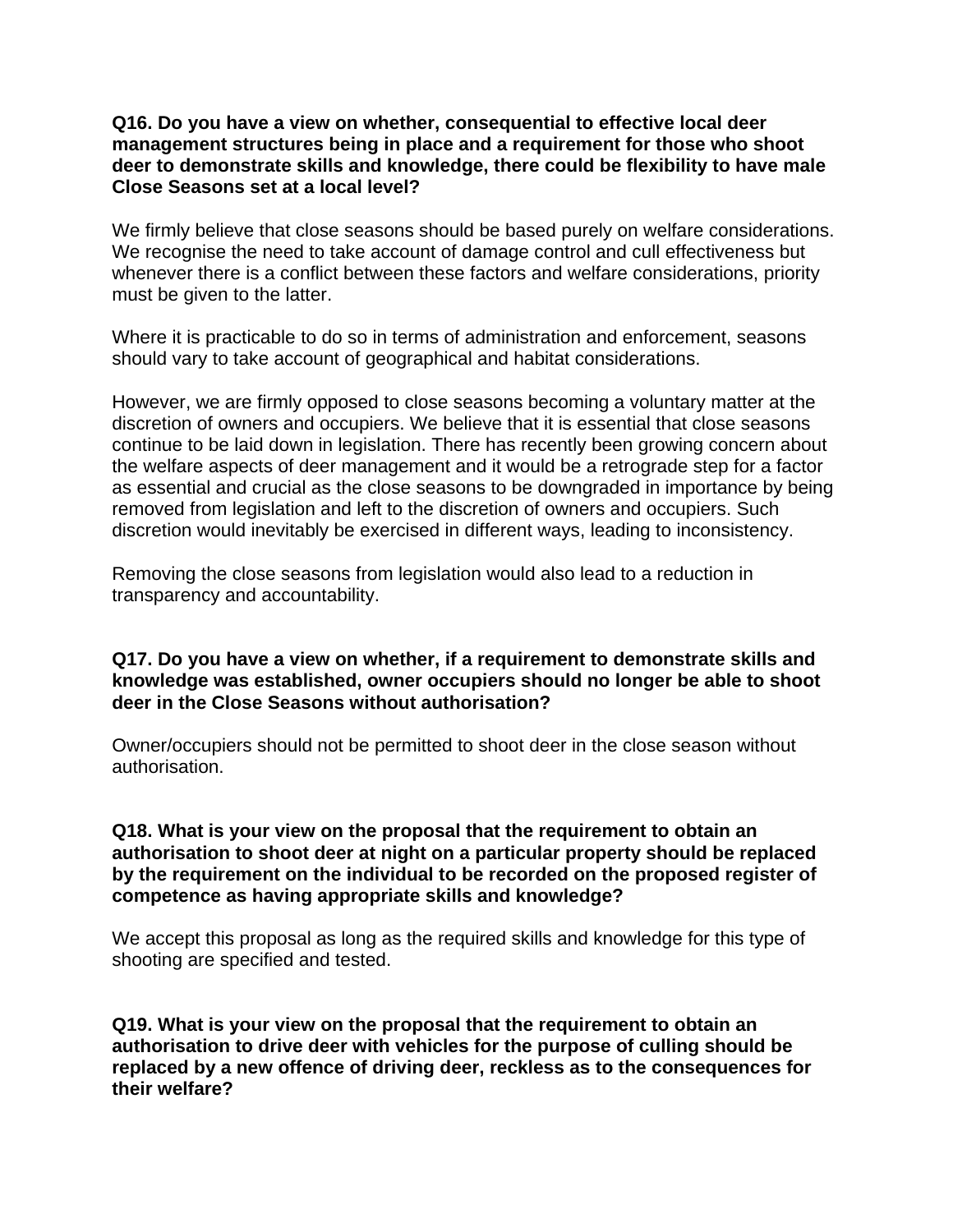We support the intention of protecting deer welfare, and in particular the incorporation of the word "reckless" in the proposal. However, it might be difficult to establish the state of mind of the accused person. On balance, therefore, we feel that the simplicity of driving without authorisation is to be preferred.

# **Q20. Should cull returns be provided by owners/occupiers or by individuals who are on the proposed register of competence?**

By individuals. It will be helpful for the numbers of animals shot by individuals to be monitored: this will contribute to identifying experience, practice and training/re-training needs.

# **GAME LAW**

# **Game Licensing**

# **Q21. If the game laws are modernised, do you have a view on whether existing statute should be (a) amended but retained in broadly its existing form; (b) repealed and consolidated into a single game law statute; or (c) repealed and brought within the Wildlife and Countryside Act 1981?**

We support (c) in order that all offences against wild animals are subject to equivalent legal sanctions. This consistency would also aid officials involved in enforcement.

# **Q22. What is your view on the proposal to abolish the requirement to have a licence to take/kill game?**

We acknowledge that game licences are not routinely obtained and that there is little point in continuing with an ineffective regime which appears not to be enforced or to provide a useful source of revenue. However, we oppose the killing of wild animals and believe that optimum protection for animals should be provided within existing legislation and social norms.

On balance therefore we believe that it would be preferable to implement the proposed alternative means of reform – to issue licences electronically at an increased rate, using the resultant revenue for wildlife conservation projects, administration and enforcement.

# **Q23. If the licence requirement is abolished, should either of the alternatives above be pursued, or in what ways, and for what purpose(s), do you consider that the current system could be reformed?**

As stated above, we believe that the licence should retained in a more modern form.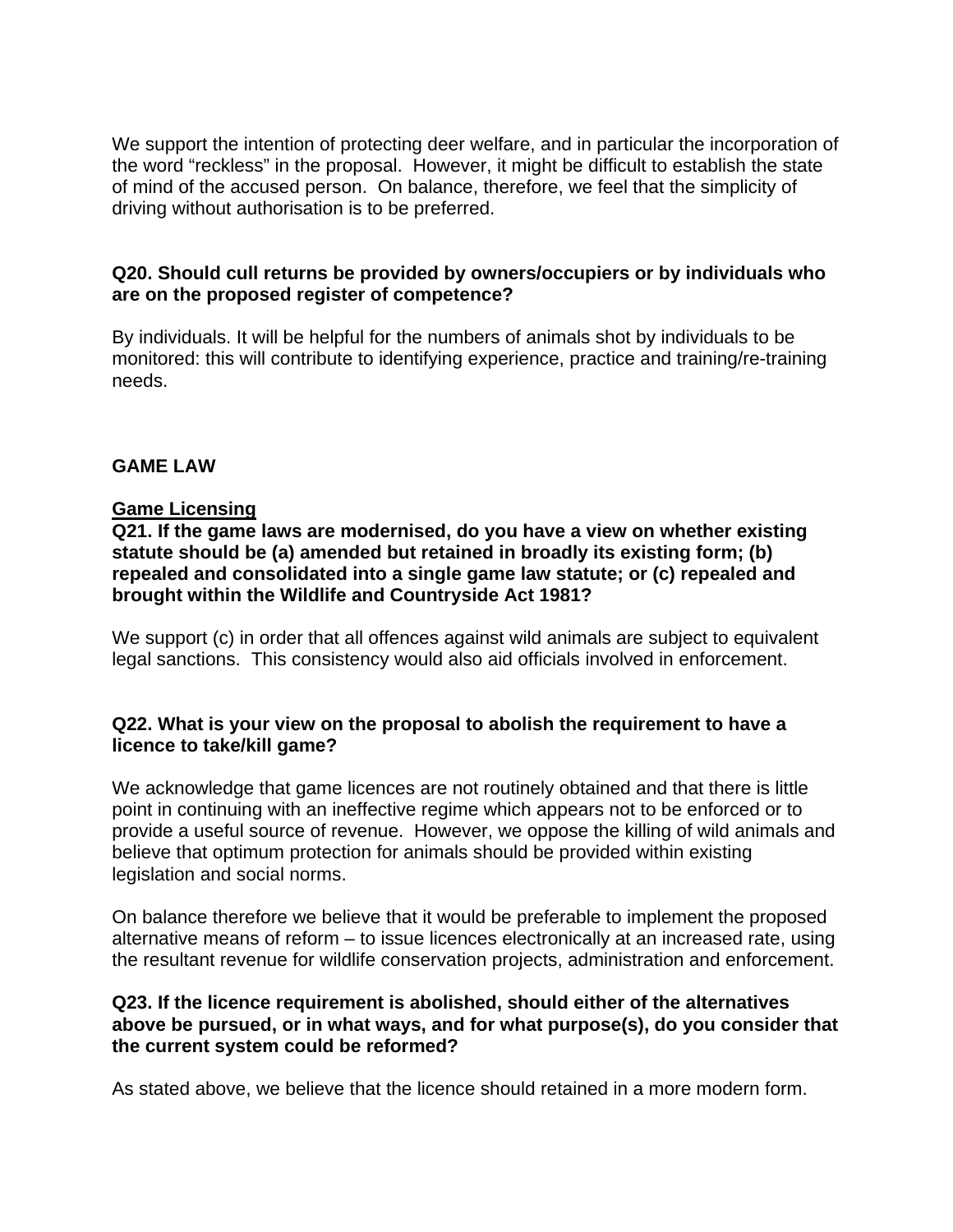**Q24. What is your view on the proposal to remove the requirement to have licences to deal in game?**

**Q25. What is your view on the proposal to create a new offence of selling a game bird which has been unlawfully killed or taken (if the restriction on dealing in game in the Close Season is removed)?**

We would agree with an offence of knowingly selling a game bird which has been unlawfully killed or taken.

# **Close Seasons**

-

# **Q34. Do you have a view on whether penalties for game bird Close Season offences should be harmonized with those which apply to quarry species?**

There are overwhelming ethical and animal welfare reasons for providing close seasons for all birds that may legally be killed in Scotland. Killing adults while there may be dependent chicks in the nest means that the young will starve to death and this is inhumane. Given that there is no statutory obligation on a person to observe the welfare of an animal for which he is not directly responsible, we feel that a general prohibition on killing during the breeding season for the species in question is a practical and equitable approach to this problem.

# **Q35. What are your views on the proposal that Ministers should have a power to vary the Close Seasons of game birds?**

It appears logical to take a harmonised approach and also to allow Ministers to respond to environmental changes and expert advice

# **Q36. What are your views on the proposal that Ministers should have the facility to issue an order protecting game birds outwith their Close Season?**

We support this proposal.

# **Q37. Do you have a view on whether the provisions described above relating to injured wild birds should be applied to game birds?**

Most game birds are wild birds and it is artificial not to extend the provisions of s.4(2) of the Wildlife and Countryside Act 1981, relating to compassion to injured animals, to these species. We therefore support measures for humane despatch in appropriate circumstances.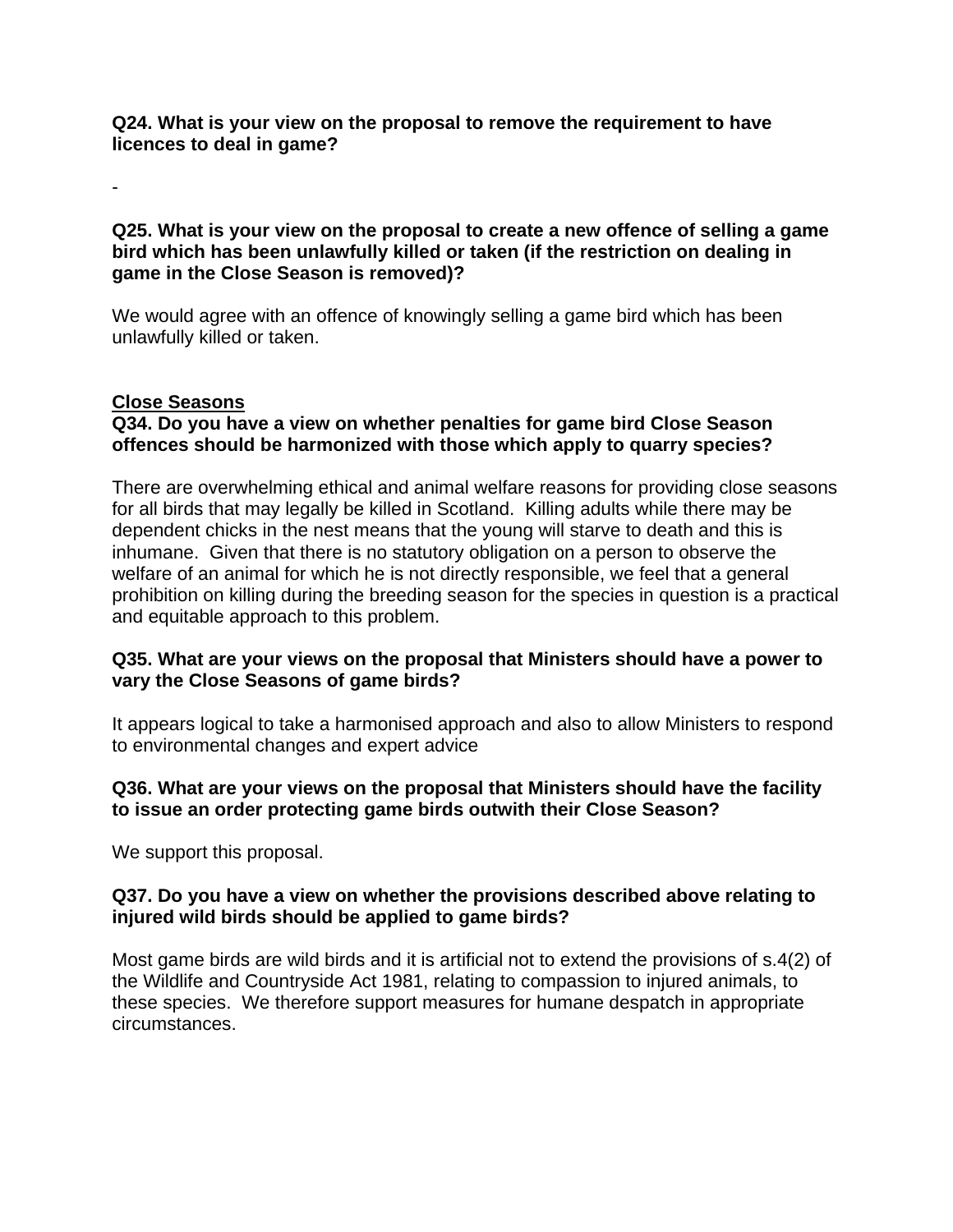#### **Q38. Should provision be made to license the taking/killing of game birds in their Close Seasons if specified?**

The only provision for taking /killing of game birds in their close seasons that could be accepted would be for humane despatch on compassionate grounds, as described above.

# **INVASIVE NON-NATIVE SPECIES**

Scotland and the UK have seen the consequences of a long history of inappropriate introductions and releases of non-native species. Such consequences may involve damage to the environment, to indigenous competitors and to the introduced species. We therefore support further measures to prevent potentially harmful introductions by release, backed by the additional protection of a prohibition on sale of certain species. However we believe that these must be tempered by recognition of the long establishment and prevalence of some species, such as grey squirrels and muntjac deer, which may now be considered "ordinarily resident" in the UK.

We believe that when any potential management actions are being considered an Animal Welfare Impact Assessment should be undertaken. This would involve independent expert scientific assessment of all the direct and indirect welfare implications of all potential actions, whether lethal or non-lethal.

When assessing impacts, consideration should be given to individual animals' welfare and to the numbers of animals which would be affected, in the short, medium and longterm.

If it is decided that lethal control is unavoidable, the most humane of any options must always be used. Any actions taken must be subject to ongoing monitoring, assessment of all animal welfare outcomes and re-appraised on a regular basis.

In our view it is unethical to kill one species in order to preserve the purity of another, when the first species causes no harm to the other in any immediate respect.

We agree that in general an animal should not be released from under the control of man unless it is of a type that normally resides in the Scottish countryside. However, we suggest that there should be derogations for releasing certain wild animals which have been taken temporarily into captivity on welfare grounds – to treat an injury, for example – so that animals do not have to be kept indefinitely or killed because it would be an offence to release them back to the wild where they came from.

# **Preventing release of invasive non-native species**

**Q39. Do you consider that providing definitions where the meaning is not clear is useful? Do you think the definitions provided through the CBD (Convention on Biological Diversity) Guiding Principles should be used where they are available or do you wish to propose alternatives?**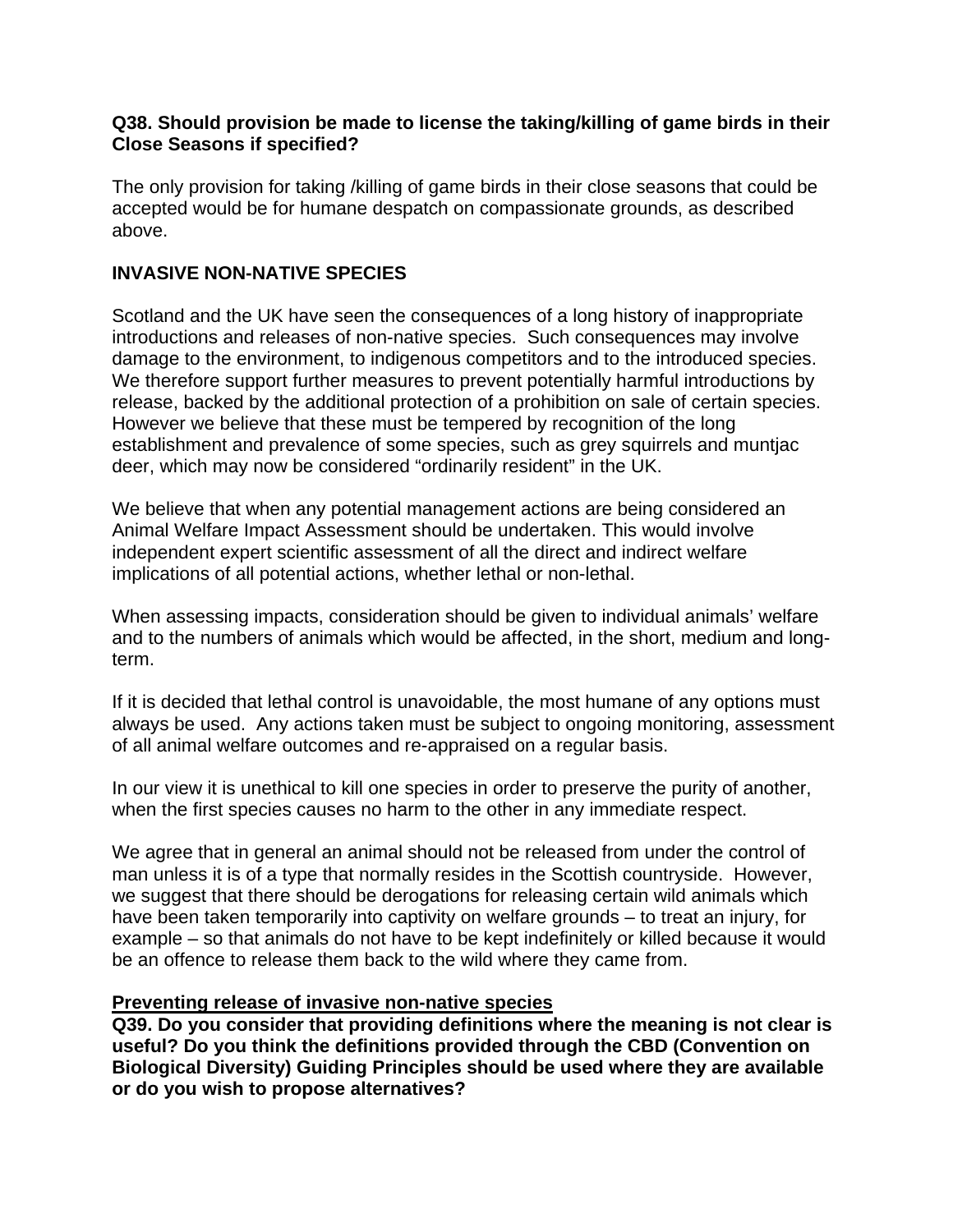We are less concerned with defining the word "wild" than the expression "non-native". We would suggest for example that grey squirrels, which are extremely well-established in the UK and by and large are welcomed by the human population must now be regarded as native to the UK. They may be regarded as harmful by forest managers, and the issues of competition with, and disease transmission to, red squirrels are as yet unresolved – but in any argument for controlling their numbers their "alien" status is no longer relevant.

#### **Q40. Do you have any comments or suggestions relating to the proposed definition for the "wild", or more appropriate ways this could be determined?**

If an animal is not of the type which is normally permanently or temporarily under the control of man, we would regard it as a wild animal.

#### **Q41. Do you have a view on the proposal to place a responsibility on an owner to ensure animals are kept in such a way as to prevent their escape and that a landowner would commit an offence if a non-native species spreads from their land or managed area?**

We are broadly in support of this proposal subject to the defence of due diligence described in the consultation paper (p 29). Examples of this might include non-native species of fish that are introduced for fish farming

# **Q42. Do you have a view on the proposal to remove the term "ordinarily resident"?**

We believe that animals which have been established in the wild for a number of years should be designated as "ordinarily resident" and should be protected from lethal control and persecution.

#### **Q43. What are your views on the proposal that a no-release general presumption would provide a more effective and simpler framework?**

We support a no-release general presumption for non-native species as past experience has shown that releases of such species - whether carried out innocently or recklessly - very often cause environmental problems and lead to persecution of the released animals and their progeny. We note that this presumption would not apply to named game species, including non-native reared pheasant chicks, or to species of fish introduced to fish farms, where the risk of escape is significant.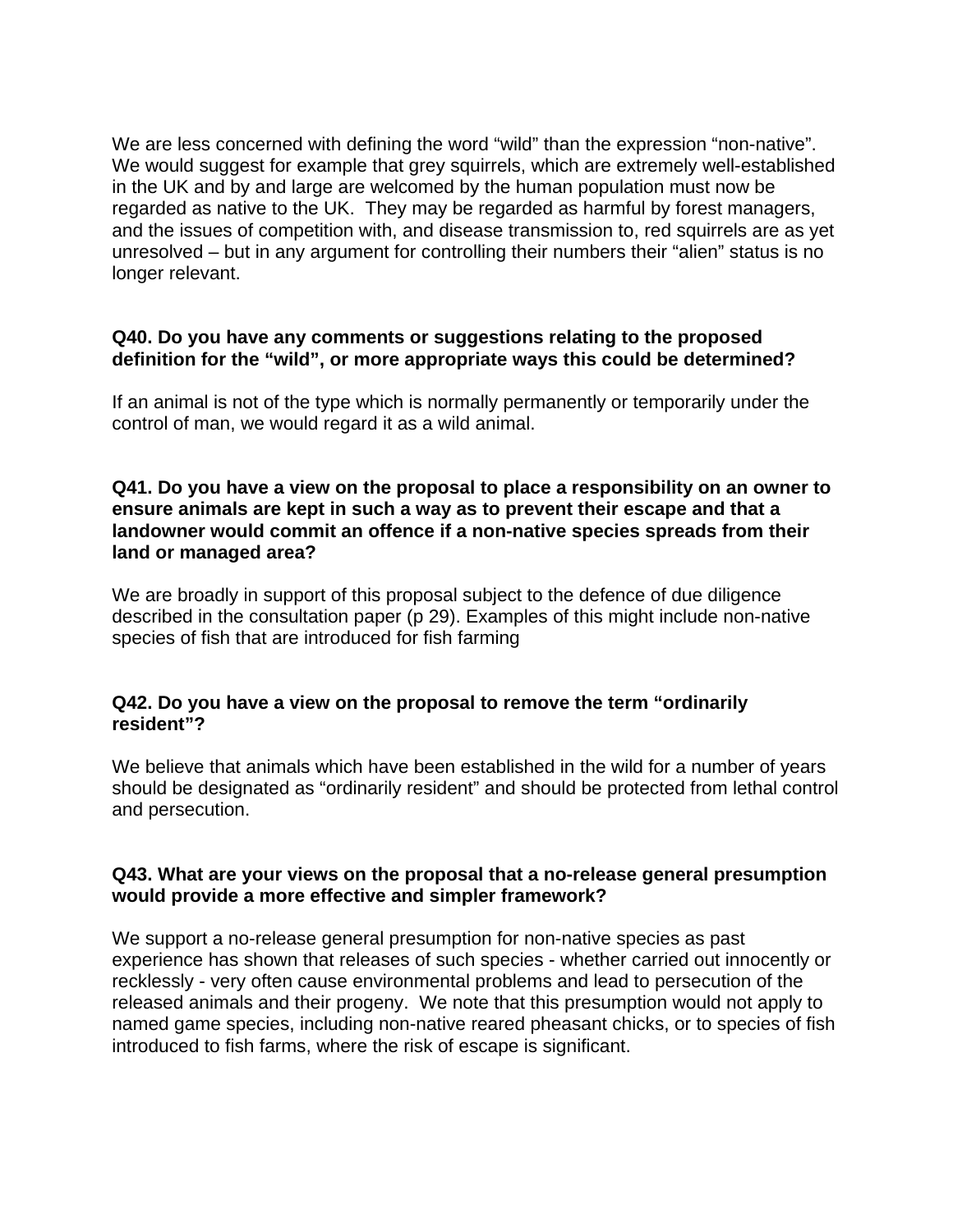# **Q44A. What are your views on the policy intention relating to animals?**

We agree with the general presumptions that no non-native species should be released from the control of man or into the wild; no species should be released outside their natural range; and the release of certain named species should be subject to licensing.

There might be circumstances in which an individual non-native animal could be released outwith its natural range after rehabilitation, and we suggest that an exception could be made for this. Certain categories of animals could be spayed/neutered before release, which would remove concerns about breeding in the wild, but would allow the animals to live in a more natural environment than in captivity.

# **Q44B. Can you think of other exceptions that should be included?**

In certain circumstances, the release of an individual wild animal beyond its native range might be a humane alternative to lifelong captivity or euthanasia. We suggest that advice from expert rehabilitators should be taken as to the desirability of such a derogation.

# **Q45A. Do you consider that this approach will provide a more precautionary approach for the release of plants?**

**Q45B. Can you think of other exceptions that should be included?**

-

-

**Q46. What are your views on how information - on whether a species is native or non-native and what its natural range is - should be provided?**

**-**

# **Q47A. What are your views on the proposal to introduce a power enabling specified bodies to take reasonable mitigating action to control, contain or eradicate non-native species or species outside their native range?**

To avoid unnecessary killing of wild animals, where mitigating action is required we would wish non-lethal measures such as containment to be the norm, rather than the exception.

It is reasonable for the relevant agencies to have a power of access to land for the purpose of investigation and surveying for non-native species. However, we could not support blanket powers to require individuals to control and remove specified non-native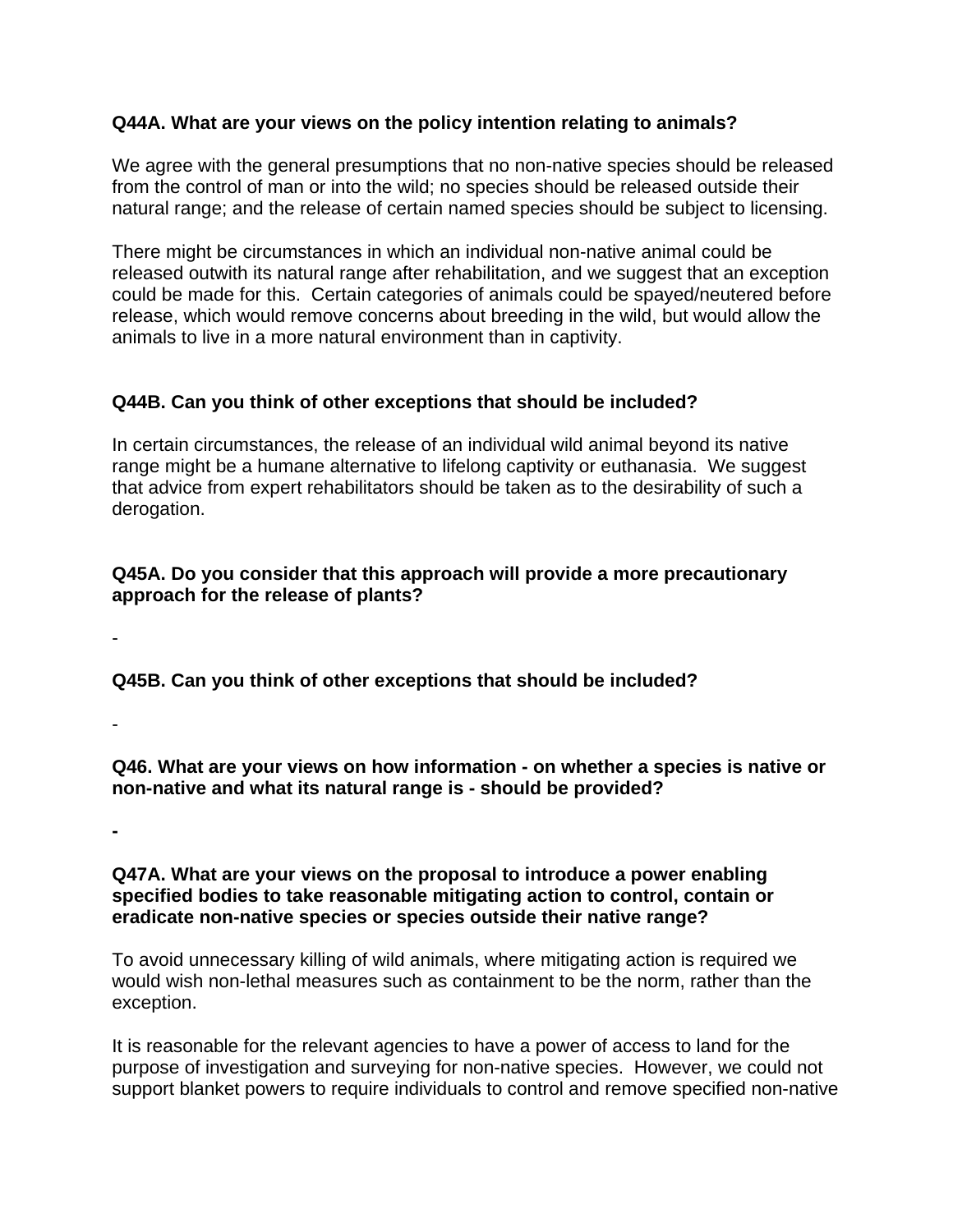species from their land, site or property. While we accept the pragmatism of a generalised prohibition on release of all non-native species, we cannot see a justification for creating powers of destruction for non-native species that are not invasive or demonstrably harmful. Many non-native species live harmlessly in our environment. While it is wise to presume against the introduction of any more species, equally it is wrong to legislate for the eradication of those that are already established. Any such power must only be taken on a case-by-case basis.

We oppose the creation of general powers for inspectors to confiscate and order the destruction of species that are banned from sale under s.14 of the Act. The description of these powers does not give clarity as to the priority being accorded to animal welfare. The destruction of sentient animals should always be the very last resort and should only be carried out subject to specific authorisation and under independent scrutiny to ensure that the animals are protected from suffering.

# **Q47B. Which organisations should this be provided to?**

We would recommend that, if these powers are created, they should be limited to a specialist government agency such as SNH, and should include a requirement to promote non-lethal methods. If these are not feasible, then the agency must have a duty to abide by, or impose, operating procedures that ensure humane treatment of animals.

# **Q48. What are your views on the proposal to increase the remit of various inspectors to deal with invasive non-native species issues?**

If this remit is to be increased, we suggest a requirement to consult the specialist agency or agencies before the powers are exercised.

# **Q49A. What are your views on the proposal to provide a power to Scottish Ministers to require individuals to control and remove non-native species contained on their land, site, or property (e.g. boat)?**

Control should be focussed on containment and non-lethal controls such as habitat management and developing techniques such as immunocontraception or vaccination.

# **Q49B. How should this power be used?**

**-**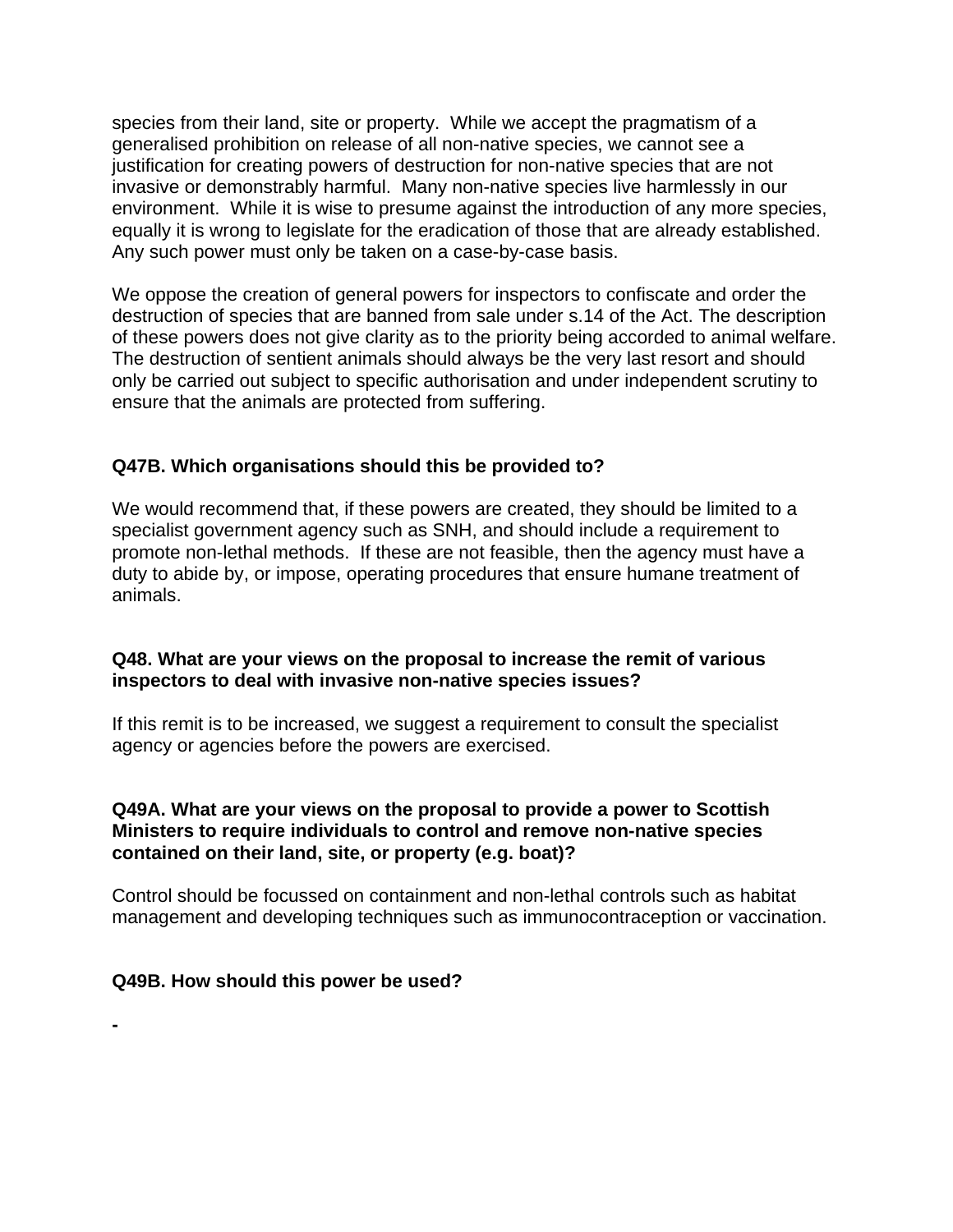**Q50. What are your views on the proposal that specified bodies should have powers to access land to investigate, survey and control (where access is denied)?**

**-**

**Q51A. Do you consider that costs of any action should be able to be recovered?**

**-**

**-**

**Q51B. Do you have any views on how these powers should be used?**

# **Causing And Permitting An Offence**

# **Q52. What are your views on the proposal to provide an offence relating to cause and permit?**

We agree with this proposal. It is important that anyone implicated in the commission of an offence is subject to legal sanctions.

# **Q53. What are your views on the proposals to ensure fish are treated in the same manner as other species? What is the best way of achieving this?**

We would support the reconciliation of the legislation covering fish but we do not have a view as to which level of penalties should prevail.

# **Overlap With/Extension Of Other Legislation**

# **Q54. What are your views on the proposal to extend the provisions of the Destructive Imported Animals Act 1932 to include greater numbers of invasive non-native species?**

We think it would be preferable to address these problems by way of modern primary legislation rather than the 1932 Act. In particular we would rather see the separation of lethal controls from non-lethal measures, and for the latter to be encouraged.

# **Changes Via Secondary Legislation**

**Q55. What are your views on the proposal to make an Order under Section 10 of the Destructive Imported Animals Act 1932 for Muntjac deer (***Muntiacus reevesi***) for Scotland?**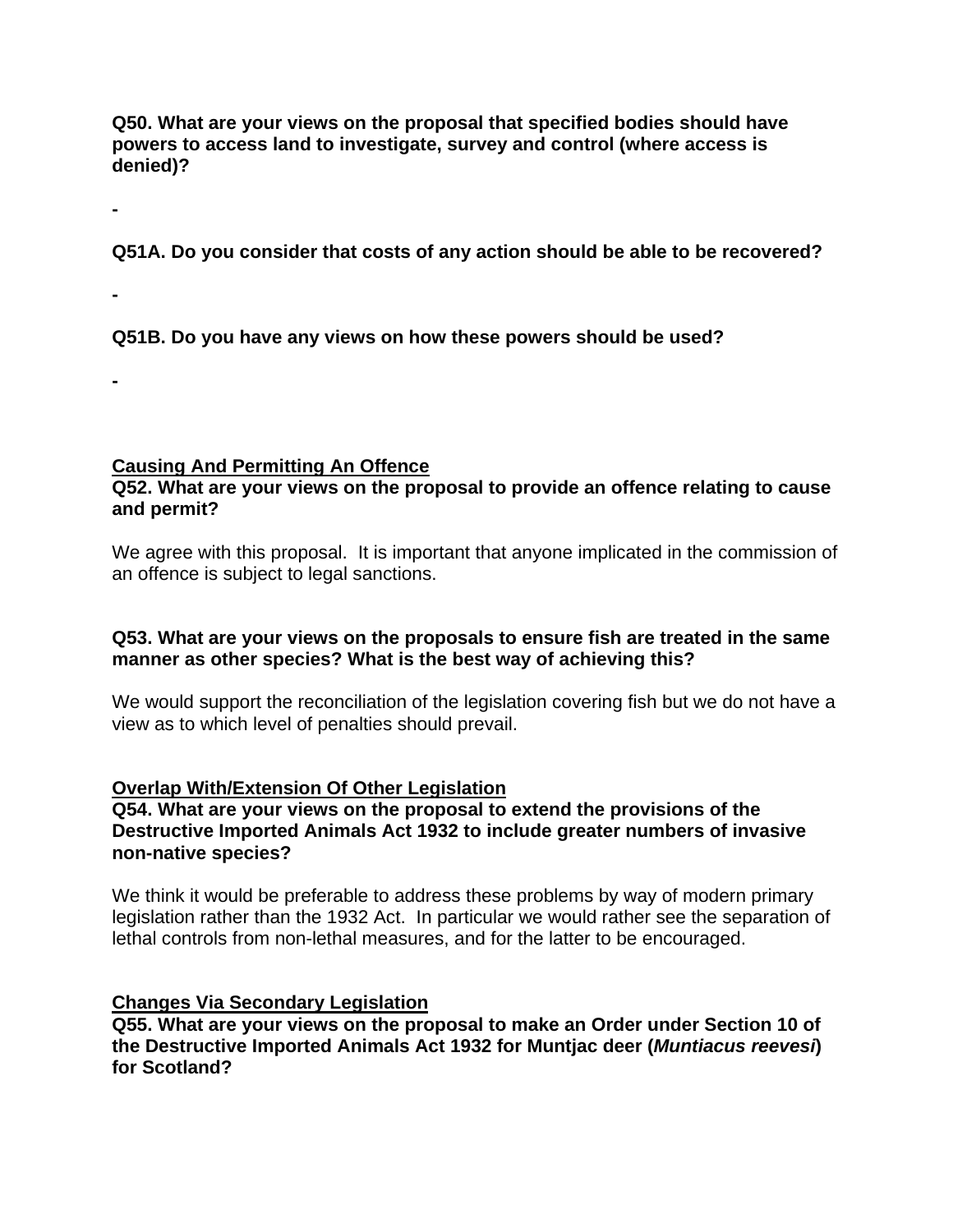Muntjac deer may be prolific breeders but they have been present in Britain for over one hundred years and in certain areas may be considered "ordinarily resident". We would support an Order under s,10 as a preventative measure to prohibit further importation or release of these animals, or to ensure that any captive animals were kept under licence. We accept that under current circumstances an Order would be unlikely to result in a large eradication programme and we would hope that a precautionary Order might avert the need for such a programme arising. It should not therefore be necessary at this stage to include a power of destruction within the Order.

# **Q56. Do you consider than an Order under Section 10 of the Destructive Imported Animals Act 1932 should be made for All Cervus species on the "refugia" islands (Outer Hebrides, Arran, Islay, Jura, Rum; and proposed refugia islands - Scarba, Lunga and the Garvellachs)?**

We agree that it is sensible to use an Order to ensure that deer are not introduced that could pose a threat to the integrity of the red deer on the refugia islands. Escapes from deer farms should be avoided. However, sika deer are good swimmers and if any should arrive on the islands by natural methods, we would recommend that the Orders allow for them to be translocated back to the mainland, rather than killed.

# **Q57. Do you have any comments on how a licensing system for the prospective orders under section 10 of the Destructive Imported Animals Act 1932 should work?**

**-**

# **SPECIES LICENSING**

# **Q58. What is your view on the proposition that licensing is best concentrated within operational authorities rather than central government?**

We believe that licensing should be devolved to the appropriate governmental delivery organisation, and this should include the allocation of General Licences for birds, so that breaches and non-observance of these licences will receive greater attention than is currently the case. The need to abide by these licences should be more widely publicised.

# **Q59. Which authority or authorities do you think should be responsible for the administration of these licences?**

We support Option 2, under which SNH would become the sole administrator of species licences and the main licensing authority. There is already considerable expertise and experience of licensing within SNH and this would be simpler for the customer and would ensure consistent, coherent and evidence-based decision making.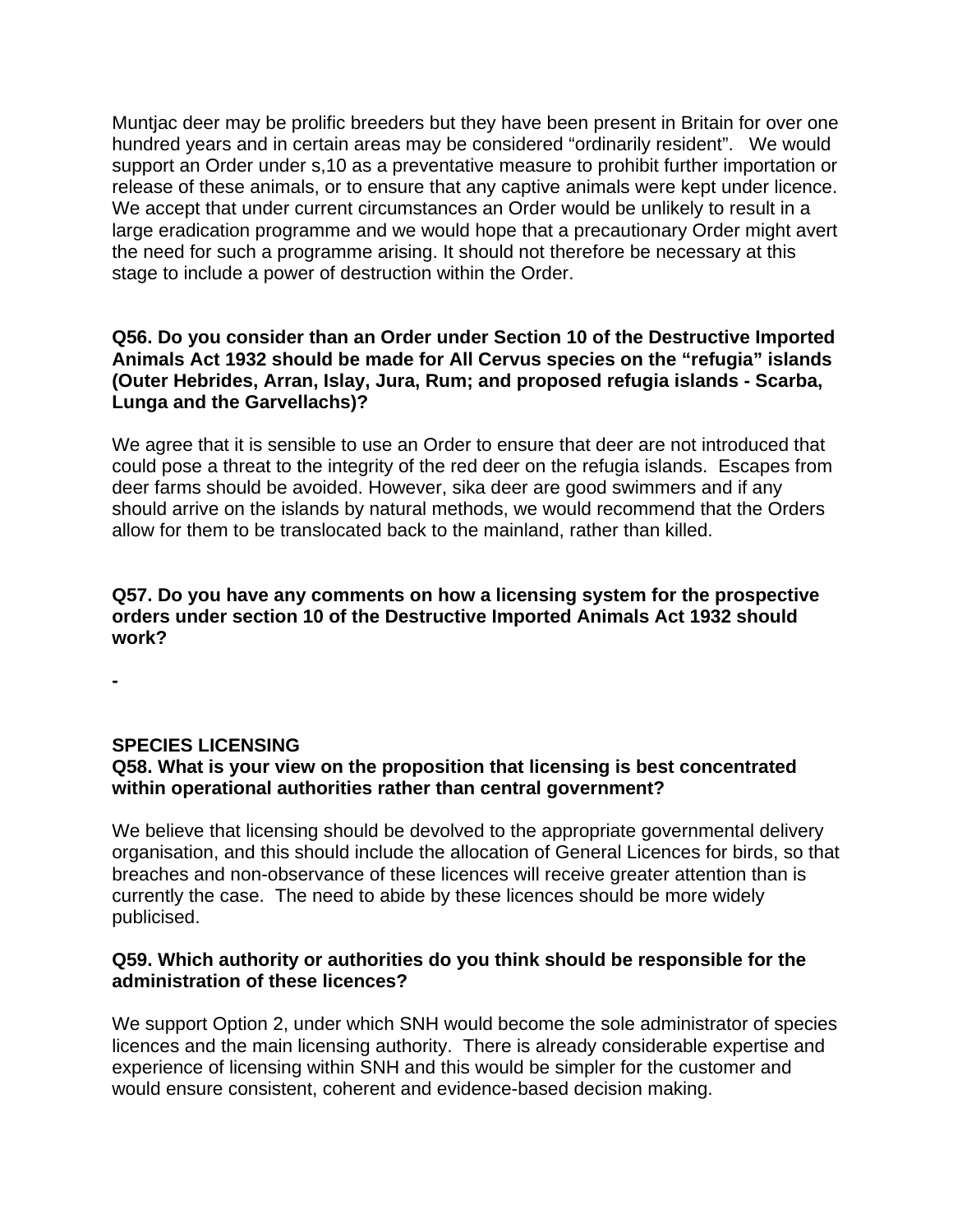# **Q60. What is your view on the proposal that species licensing that is associated with development requiring planning consent would be best dealt with by local authorities?**

For valid reasons, local authorities often apply and interpret licensing legislation differently, leading stakeholders to complain about inconsistencies across the country. Again, for consistency it would be preferable to have consideration and administration of all licences concentrated within one specialist body.

**Q.61 What are your views on the proposal that the 1981 Act should be modified to allow for licences to be granted for development activities for Schedule 5 species in the same way as can presently be done for licences granted under the 1994 Regulations and the 1992 Act?**

**-**

**Q.62 What are your views on the proposal to tidy up Schedule 6 of the 1981 Act and remove those species which are covered by the 1994 Regulations?**

**-**

# **SNARING**

# **Q63. Do you have any views on the practical operation of the proposed snaring accreditation scheme?**

We do not agree with statutory recognition for an accreditation scheme to be run by an industry that does not acknowledge the ethical, legal and animal welfare problems associated with snaring. Funding for preparatory work has already been sought by the Scottish Gamekeepers' Association and other groups that expect to deliver this training and accreditation. We consider this premature, given that the legislation has not even been published. We understand that no independent veterinary or animal welfare advice had been sought by the practitioners' groups for inclusion in the scheme before we raised the importance of these matters, and are concerned that they will not receive sufficient priority. It is extremely important that practitioners are given an accurate understanding of the physical injuries and psychological effects caused by snares, and this can only be delivered by independent experts.

# **Q64. What are your views on the proposal to create a new offence of tampering with a lawfully set snare?**

We strongly oppose this proposal.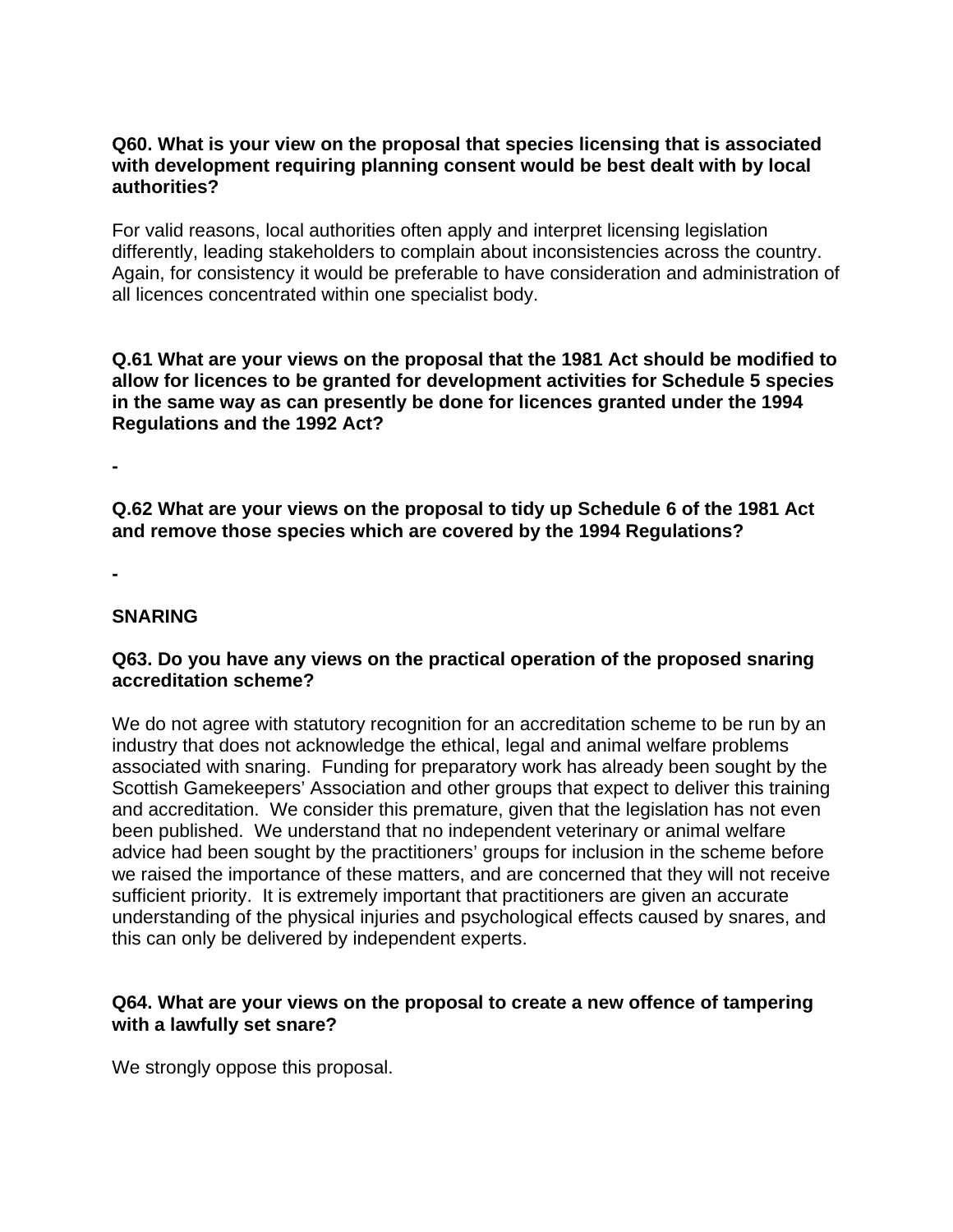The consultation document suggests that "tampering with snares, even for the best of reasons, can sometimes (even unwittingly) make their effects more deadly and cruel."

We agree that the effects of snares are deadly and cruel, but if the Scottish Government wishes to ensure that animals are not caused suffering by snares, it has the simple option of banning these traps at its disposal. If snares are not to be banned, and there is genuine concern that their effects are being exacerbated by well-meaning interference, it would be possible to mount a public education campaign to explain the potential hazards of distressing or further injuring an animal in a snare, or allowing it to escape before its injuries can be assessed and treated. This would be preferable to creating a new offence to criminalise people who are trying to help animals.

The consultation refers to tampering with a lawfully set snare "even for the best of reasons" which suggests that this will be a strict liability offence and the fact that an attempt was being made to relieve the suffering of an animal found in a snare will be no defence against prosecution.

Should there ever be evidence that an individual has tampered with a lawfully set snare for any malign purpose, Scots law already contains provisions which are more than adequate to protect the interests of landowners and snare operators: the common law offence of malicious mischief and the statutory offence of vandalism as described at s.52 of the Criminal Law (Consolidation) (Scotland) Act 1995. To the best of our knowledge there have been no prosecutions for tampering with snares using either of these offences and it cannot therefore be said that the provisions have been tested and found to be inadequate.

In practical terms, it would be extremely difficult to define the act of "tampering". It is well known that the struggles of a trapped animal can twist and damage the wire so that the snare no longer runs free, and is no longer legal. A person coming upon an animal in a snare might well need to ascertain that its action remains free-running, as the law requires, before deciding whether to call the authorities.

There are also difficulties, which would be beyond the knowledge of the average passer-by, in identifying which types of snare are currently legal. It is difficult to separate snares clearly into self-locking and free-running categories. The original consultation of the future of snaring issued in 2006 by the former Scottish Executive invited consideration of clarifying the terms "self-locking" and "free-running", for the purposes of legislation, and proposed a definition specifying that "a snare can only be judged as free-running by testing its action". The matter of definition has not, however, been taken forward, leaving continued uncertainty over what is legal and what is not.

We refer also to the use of snares to trap mountain hares. We believe that a licence is required for such activity in terms of the Conservation (Natural Habitats) Regulations 1994, as amended by the Conservation (Natural Habitats) (Scotland) Regulations 2007. The Scottish Government issues licences to land managers for this purpose. Yet gamekeepers and other land managers dispute the requirement for a licence. In these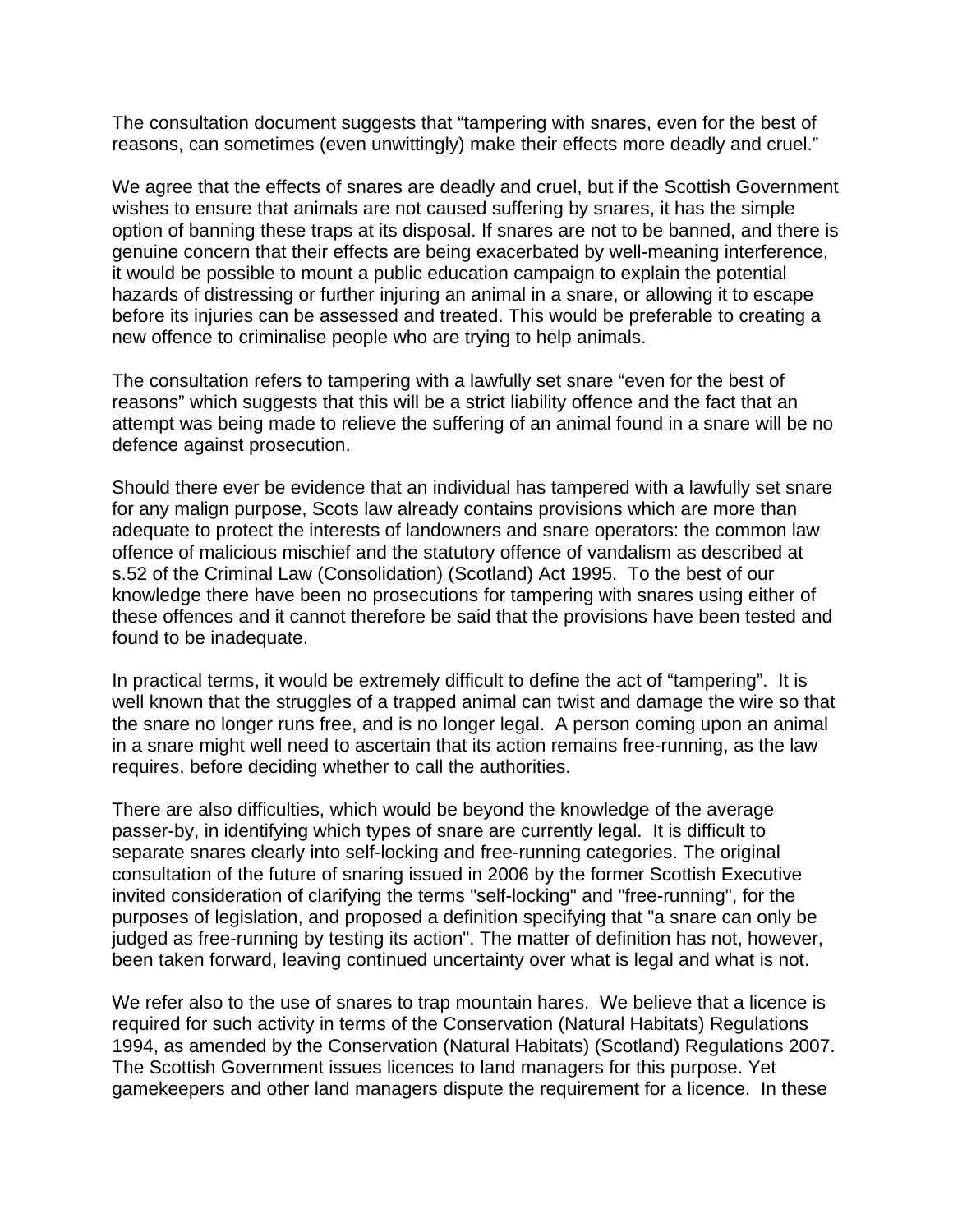circumstances, it would be unreasonable to expect a person who comes upon a trapped mountain hare to resolve the legal issues before deciding what to do to relieve the animal's suffering.

Scotland's citizens should be allowed to show care and compassion to trapped animals without fear of prosecution. This proposed new criminal offence is unnecessary and unworkable.

#### **BADGERS**

**Q65. What are your views on the proposal to amend the 1992 Act to provide that an offence shall be committed where a person undertook the relevant activity directly or knowingly caused or permitted the act to be done?**

We agree with this proposal.

**Q66. What are your views on the proposal to amend the 1992 Act to include offences relating to the killing of badgers within the category of offences which may by tried summarily or on indictment?**

We agree that the 1992 Act should be amended to provide that offences committed under Section 1 of the Act (related to the killing of badgers) are included with the category of offences which may be dealt with either summarily or on indictment.

Advocates for Animals **Edinburgh** 4 September 2009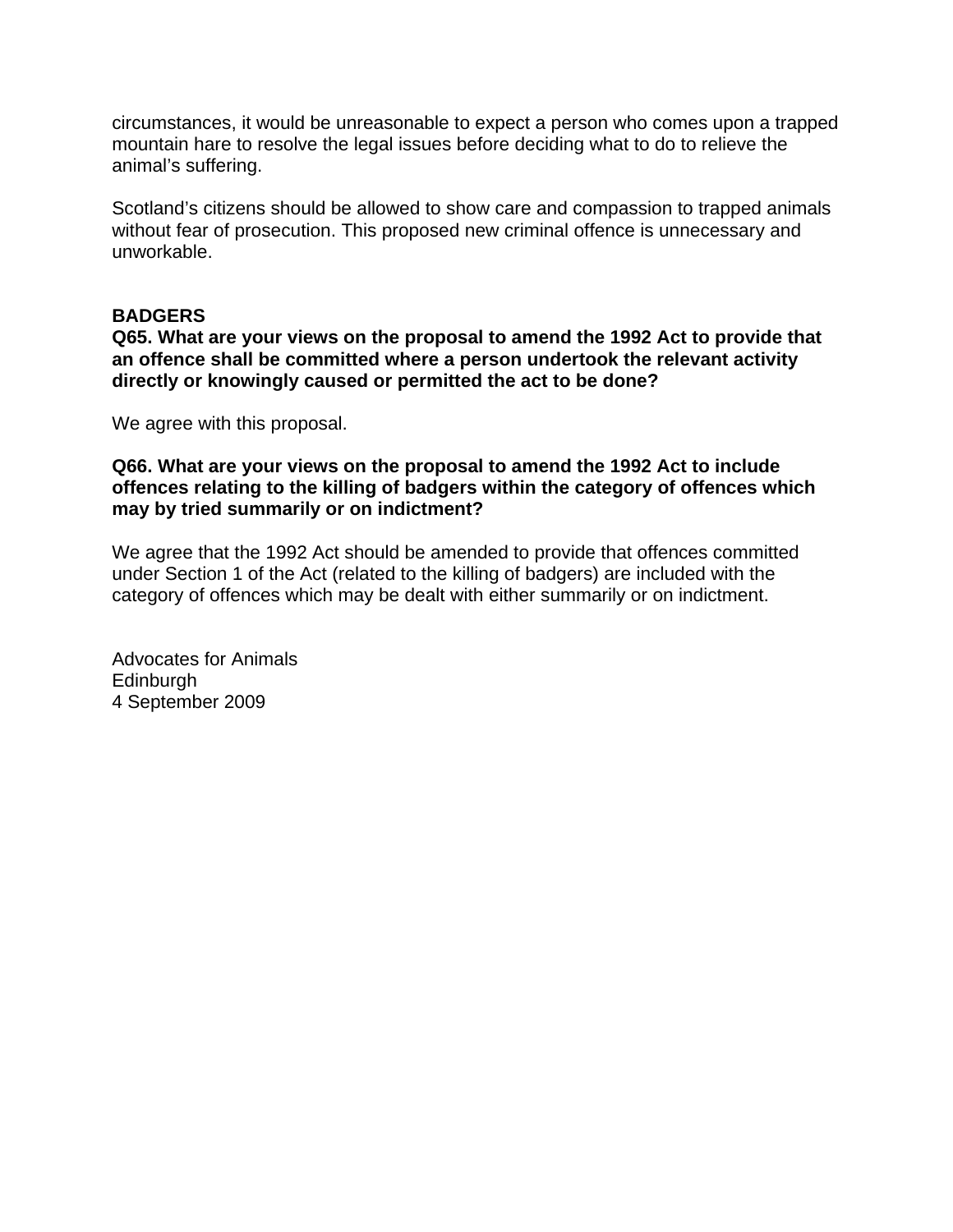# **SECTION 7 – RESPONDENT INFORMATION FORM**

Please Note That This Form **Must** Be Returned With Your Response To Ensure That We Handle Your Response Appropriately

### *1. Name/Organisation*

| <b>Organisation Name</b> | <b>Advocates for Animals</b> |
|--------------------------|------------------------------|
| Title                    | Mrs                          |
| <b>Surname</b>           | <b>Anderson</b>              |
| <b>Forename</b>          | Libby                        |

#### *2. Postal Address*

**10 Queensferry Street Edinburgh EH2 4PG**

#### **0131-225 6039**

**Email: [policy@advocatesforanimals.org](mailto:policy@advocatesforanimals.org)**

# *3. Permissions*

**I am responding as…**

# **Organisation**

**(a)** Do you agree to your response being made available to the public (in Scottish Government library and/or on the Scottish Government web site)? **YES**

**(b)** Where confidentiality is not requested, we will make your responses available to the public on the following basis Are you content for your *response* to be made available?

**(c)** The name and address of your organisation *will be* made available to the public (in the Scottish Government library and/or on the Scottish Government web site).

#### **Yes, make my response, name and address all available**